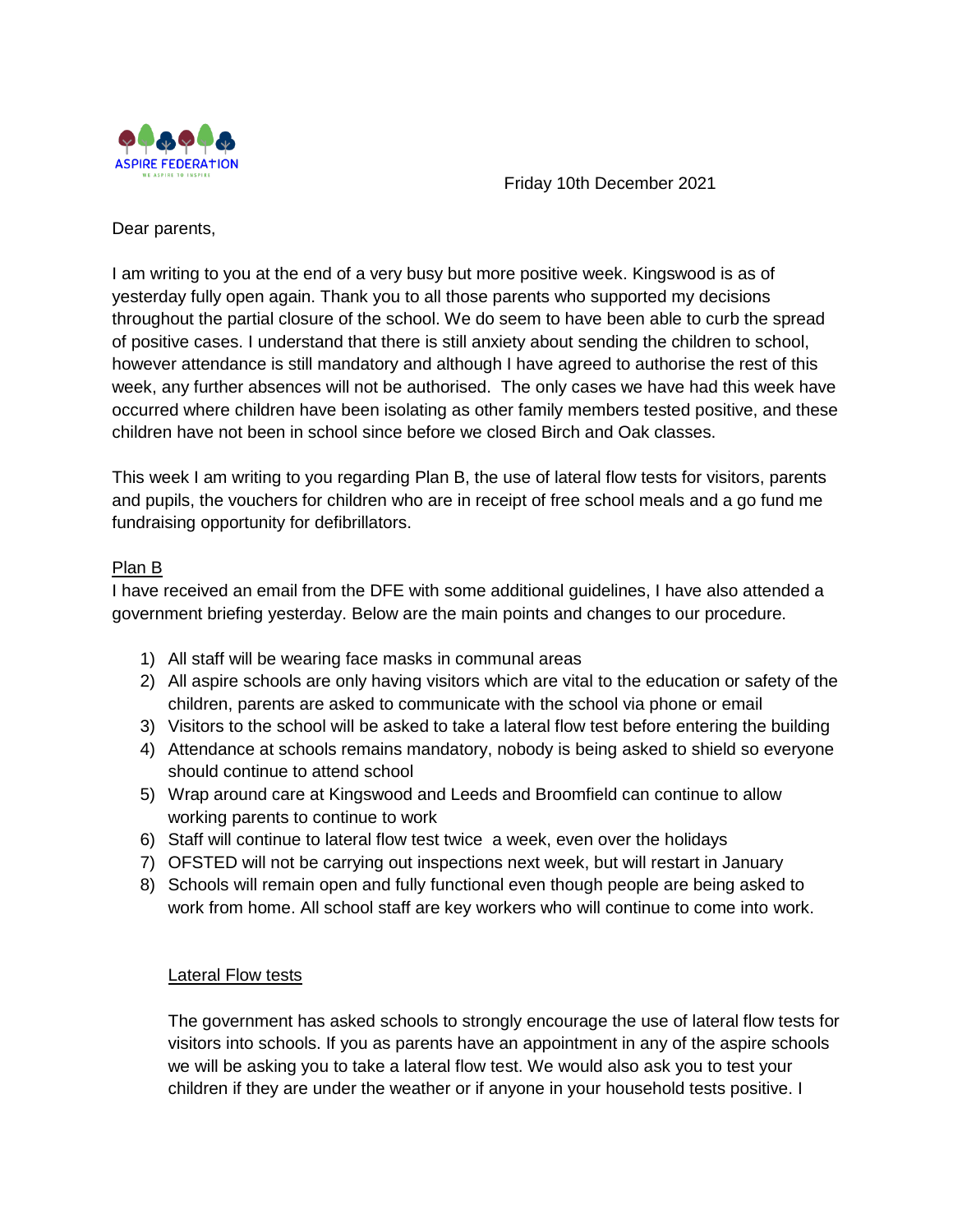think what has happened at Kingswood has shown us just how fast it can spread so we need to work together to prevent it as far as we can, please.

All other visitors will be asked to take a lateral flow test if they have to come into the building, this includes contractors, medical and other professional visitors. Again this is to try and prevent the bringing of the virus into our schools.

#### Vouchers for children in receipt of Free School Meals

Before the end of term, those children who receive benefits related free school meals will receive three vouchers.

Supermarket vouchers - you will receive  $£15$  per child per week of the holidays so that is £30 per child for the two week Christmas holidays.

Bus Pass - each family will receive a bus pass which can be used by two adults and two children or one adult and three children on buses around Kent for the duration of the school holidays. These passes will be sent out via wonde the same place as the supermarket vouchers.

Here is the information from KCC

# **Free bus pass for families this Christmas!**

Kent's bus companies have also said they want to help families Reconnect this Christmas and have kindly offered to provide free bus travel for families who receive income-related free school meals, and to those taking up *Free for 2* nursery places. These can be used by either:

- one adult and up to three children, or
- two adults and up to two children.

One of the vouchers you receive is your link to your electronic family bus pass. You can simply download it to your phone or transfer it to your partner for them to download to theirs.

### **How to use your bus pass**

- You can use your electronic bus pass from Saturday 18 December until and including Monday 3 January.
- You need to show your electronic bus pass to the driver

• You need to travel as a family (at least one adult and one child). • You can use it for journeys throughout the day, and for evening journeys that start before 8pm.

• You can use it to travel within KCC's boundaries, but not beyond (i.e., in neighbouring authorities - Medway, Sussex, Surrey or the London Boroughs of Bromley or Bexley).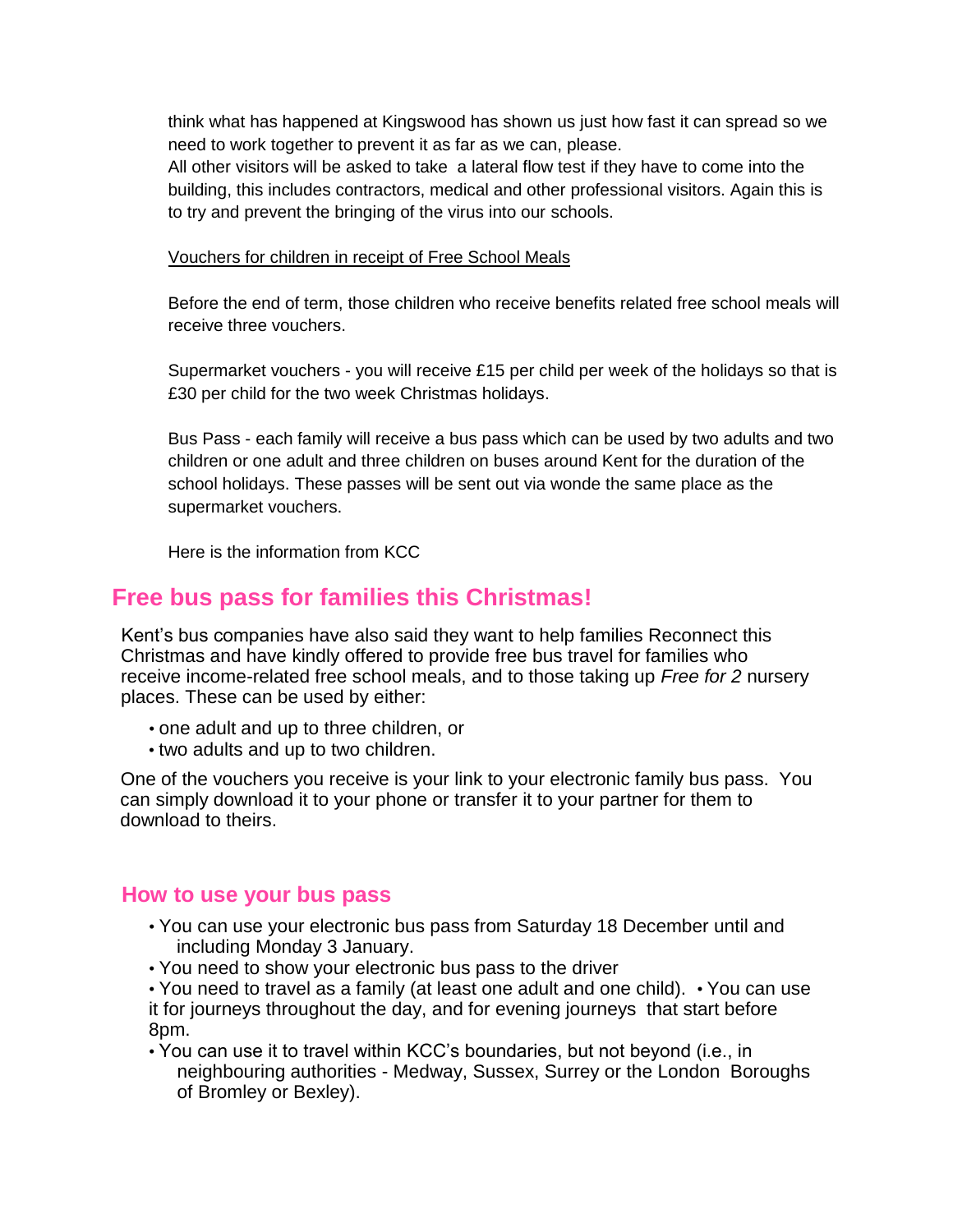• You can transfer the pass to one other adult within your family, but this will deactivate the pass for you. You will not be able to transfer passes to another family.

You can use your pass on the services provided by the following operators:

- Arriva
- Chalkwell
- Go Coach
- Nu-Venture
- Stagecoach

Holiday activity voucher - the third voucher you will receive is a voucher which enables the children to take part in activity over the Christmas holidays.

Here is the information from KCC.

# **Holiday Activities and Food (HAF) Programme**

**Free** exciting, enriching activities for children and young people during the school holidays, with healthy, nutritious food – that's what the HAF Programme in Kent offers to children eligible for income-related free school meals. It also supports their physical and mental health and wellbeing. Children aged 4 to 16 years, who are eligible for free school meals, can access these opportunities in the Easter, Summer, and Christmas holidays for **free**.

This Christmas, alongside the normal offer, we have been able to fund HAF providers to take participating children on a trip, such as to the panto or an ice rink, with both the cost of entry and travel covered by the programme.

The other good news is that HAF is here to stay. In his budget statement the Chancellor confirmed funding for the HAF Programme to continue for the next three financial years. Why not give it a try this Christmas?

The third voucher you will receive will enable you to find out where your local HAF Activities are happening, to contact the provider, and to let them know your child is eligible for a free place.

### Go fund me - defibrillators for schools

This week we received an email about a Maidstone project which aims to fund a defibrillator for every Maidtsone school - the details are below if you are interested in donating.